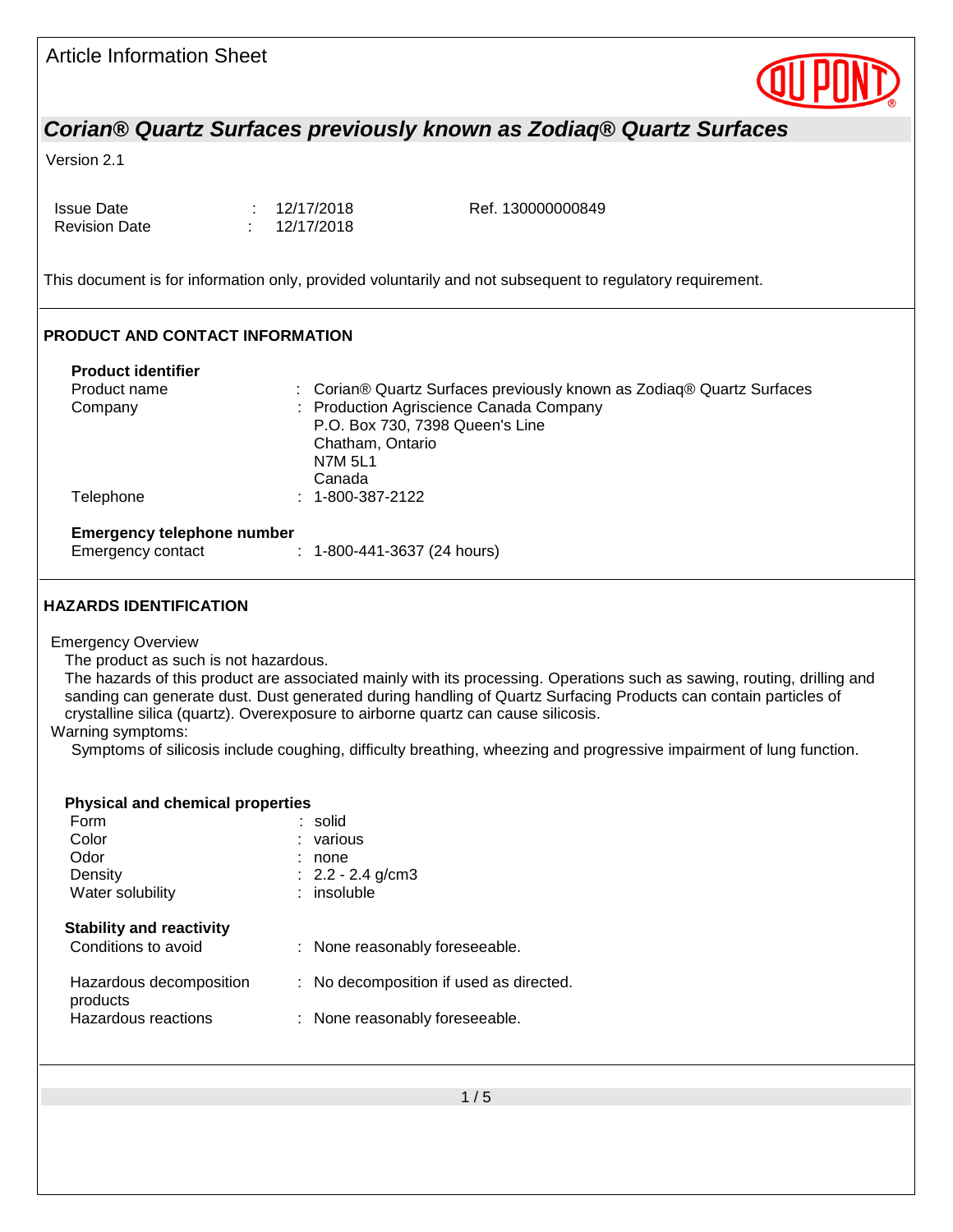

# *Corian® Quartz Surfaces previously known as Zodiaq® Quartz Surfaces*

# Version 2.1

| Issue Date           | : 12/17/2018 | Ref. 130000000849 |
|----------------------|--------------|-------------------|
| <b>Revision Date</b> | : 12/17/2018 |                   |

# **INFORMATION ON INGREDIENTS**

| Component                                |                |                                                                                                                                                 | CAS-No.    | Concentration |  |  |  |
|------------------------------------------|----------------|-------------------------------------------------------------------------------------------------------------------------------------------------|------------|---------------|--|--|--|
| Quartz                                   |                |                                                                                                                                                 | 14808-60-7 | 40 - 95 %     |  |  |  |
| Cristobalite                             |                |                                                                                                                                                 | 14464-46-1 | 40 - 50 %     |  |  |  |
|                                          |                |                                                                                                                                                 |            |               |  |  |  |
| <b>FIRST AID MEASURES</b>                |                |                                                                                                                                                 |            |               |  |  |  |
| <b>Description of first aid measures</b> |                |                                                                                                                                                 |            |               |  |  |  |
| General advice                           |                | Never give anything by mouth to an unconscious person.                                                                                          |            |               |  |  |  |
| Inhalation                               |                | Move to fresh air.                                                                                                                              |            |               |  |  |  |
| Ingestion                                |                | Not applicable                                                                                                                                  |            |               |  |  |  |
|                                          |                | Most important symptoms and effects, both acute and delayed                                                                                     |            |               |  |  |  |
| Symptoms                                 |                | Symptoms of silicosis include coughing, difficulty breathing, wheezing and<br>progressive impairment of lung function.                          |            |               |  |  |  |
| <b>FIREFIGHTING MEASURES</b>             |                |                                                                                                                                                 |            |               |  |  |  |
| <b>Extinguishing media</b>               |                |                                                                                                                                                 |            |               |  |  |  |
| Suitable extinguishing media             | $\mathbb{R}^2$ | The product itself does not burn.<br>Use extinguishing measures that are appropriate to local circumstances and the<br>surrounding environment. |            |               |  |  |  |
| <b>Advice for firefighters</b>           |                |                                                                                                                                                 |            |               |  |  |  |
| for firefighters                         |                | Special protective equipment : Wear self-contained breathing apparatus for firefighting if necessary.                                           |            |               |  |  |  |
| <b>ACCIDENTAL RELEASE MEASURES</b>       |                |                                                                                                                                                 |            |               |  |  |  |
|                                          |                | 2/5                                                                                                                                             |            |               |  |  |  |
|                                          |                |                                                                                                                                                 |            |               |  |  |  |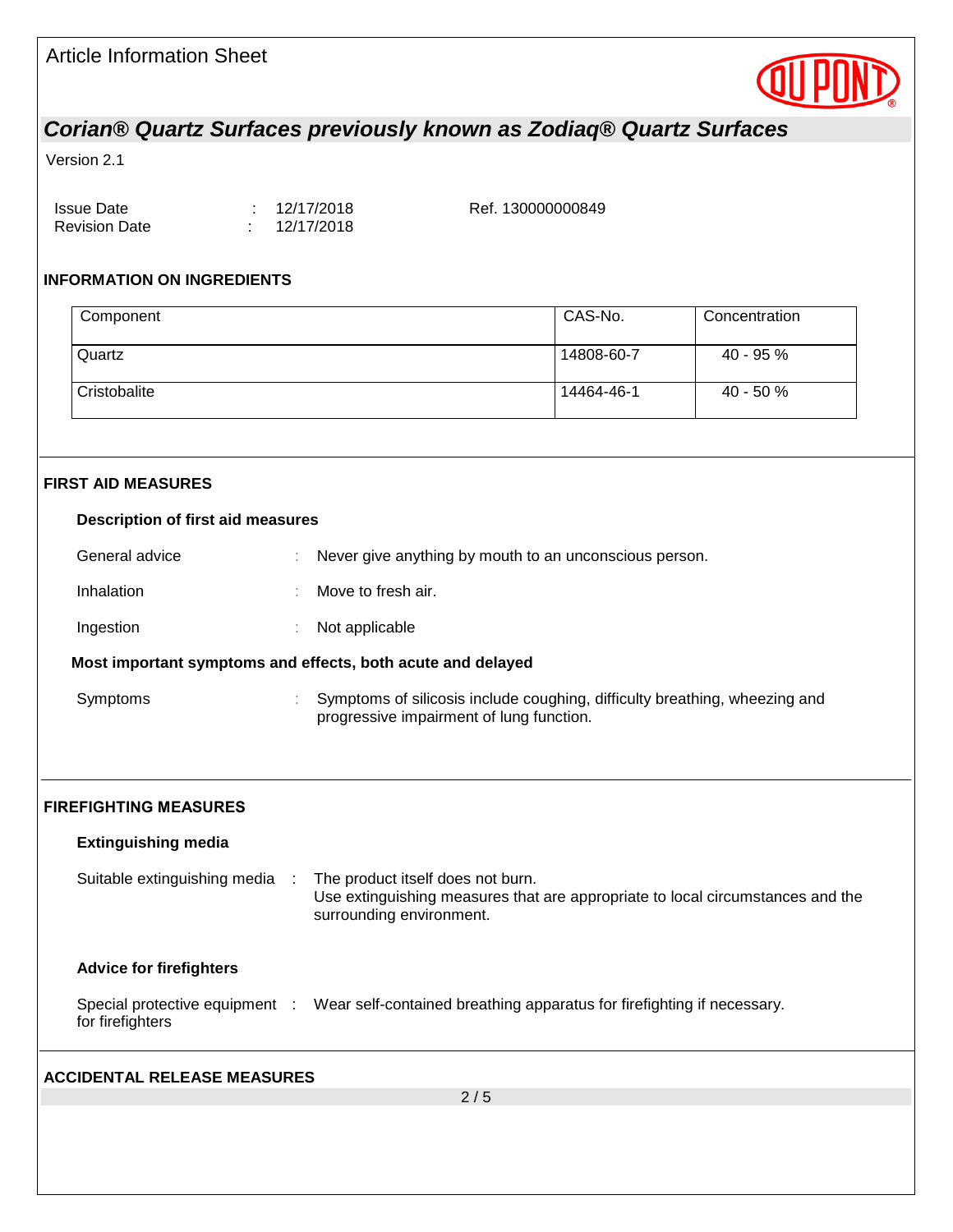| <b>Article Information Sheet</b>                             |                          |                                                                                                                                                                                                                    |  |
|--------------------------------------------------------------|--------------------------|--------------------------------------------------------------------------------------------------------------------------------------------------------------------------------------------------------------------|--|
|                                                              |                          | Corian® Quartz Surfaces previously known as Zodiaq® Quartz Surfaces                                                                                                                                                |  |
| Version 2.1                                                  |                          |                                                                                                                                                                                                                    |  |
| <b>Issue Date</b><br><b>Revision Date</b>                    | 12/17/2018<br>12/17/2018 | Ref. 130000000849                                                                                                                                                                                                  |  |
|                                                              |                          | Personal precautions, protective equipment and emergency procedures                                                                                                                                                |  |
| Personal precautions                                         |                          | : Wear personal protective equipment.                                                                                                                                                                              |  |
| <b>Environmental precautions</b>                             |                          |                                                                                                                                                                                                                    |  |
| Environmental precautions                                    | : Not applicable         |                                                                                                                                                                                                                    |  |
| Methods and materials for containment and cleaning up        |                          |                                                                                                                                                                                                                    |  |
| Methods for cleaning up                                      | : Not applicable         |                                                                                                                                                                                                                    |  |
| <b>HANDLING AND STORAGE</b>                                  |                          |                                                                                                                                                                                                                    |  |
| <b>Precautions for safe handling</b>                         |                          |                                                                                                                                                                                                                    |  |
| Advice on safe handling                                      | ÷.                       | Provide for appropriate exhaust ventilation and dust collection at machinery.<br>Avoid dust formation. Handling and processing operations should be conducted<br>in accordance with best practices (e.g.NFPA-654). |  |
| Conditions for safe storage, including any incompatibilities |                          |                                                                                                                                                                                                                    |  |
| Requirements for storage<br>areas and containers             | None.                    |                                                                                                                                                                                                                    |  |
| Advice on common storage                                     | ÷                        | No special restrictions on storage with other products.                                                                                                                                                            |  |
| <b>EXPOSURE CONTROLS/PERSONAL PROTECTION</b>                 |                          |                                                                                                                                                                                                                    |  |
| Engineering controls                                         |                          | : Provide appropriate exhaust ventilation at places where dust is formed.                                                                                                                                          |  |
| Personal protective equipment                                |                          |                                                                                                                                                                                                                    |  |
| Respiratory protection                                       |                          | : In case of insufficient ventilation, wear suitable respiratory equipment.                                                                                                                                        |  |
| Hand protection                                              |                          | : Additional protection: Protective gloves                                                                                                                                                                         |  |
| Eye protection                                               | : Safety glasses         |                                                                                                                                                                                                                    |  |
|                                                              |                          | 3/5                                                                                                                                                                                                                |  |
|                                                              |                          |                                                                                                                                                                                                                    |  |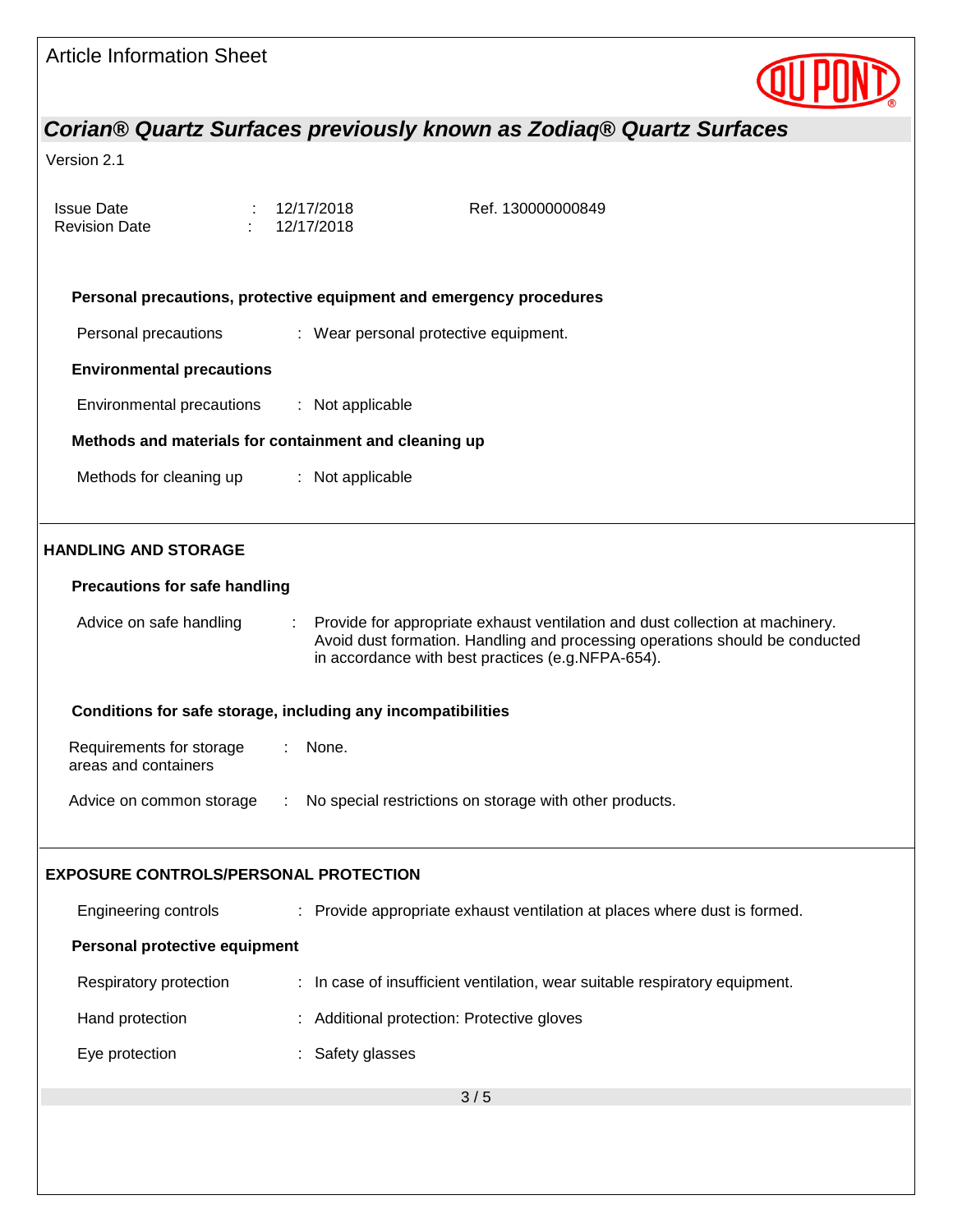

# *Corian® Quartz Surfaces previously known as Zodiaq® Quartz Surfaces*

Version 2.1

| <b>Issue Date</b>    | : 12/17/2018 | Ref. 130000000849 |
|----------------------|--------------|-------------------|
| <b>Revision Date</b> | : 12/17/2018 |                   |

#### **Exposure Guidelines**

Exposure Limit Values

| <b>Quartz</b> |          |                         |            |
|---------------|----------|-------------------------|------------|
| <b>TLV</b>    | (ACGIH)  | $0.025$ mg/m3           | TWA        |
|               |          |                         |            |
| AEL *         | (DuPont) | $0.01 \,\mathrm{mg/m3}$ | 12 hr. TWA |
| AEL *         | (DuPont) | $0.02 \,\mathrm{mg/m3}$ | 8 hr. TWA  |

| <b>Cristobalite</b> |          |                         |            |
|---------------------|----------|-------------------------|------------|
| l TLV               | (ACGIH)  | $0.025$ mg/m3           | TWA        |
|                     |          |                         |            |
| AEL <sup>*</sup>    | (DuPont) | $0.01 \,\mathrm{mg/m3}$ | 12 hr. TWA |
| AEL *               | (DuPont) | $0.02 \,\mathrm{mg/m3}$ | 8 hr. TWA  |

### **Octabenzone**

No applicable data available.

\* AEL is DuPont's Acceptable Exposure Limit. Where governmentally imposed occupational exposure limits which are lower than the AEL are in effect, such limits shall take precedence.

#### **DISPOSAL CONSIDERATIONS**

#### **Waste treatment methods**

Product **State of the landfilled or incinerated, when in compliance with local regulations.** Contaminated packaging : Empty containers should be taken to local recyclers for disposal.

# **REGULATORY INFORMATION**

Product meets the definition of an article as defined by CEPA and is therefore exempt from CEPA inventory requirements.

#### **OTHER INFORMATION**

**Further information**